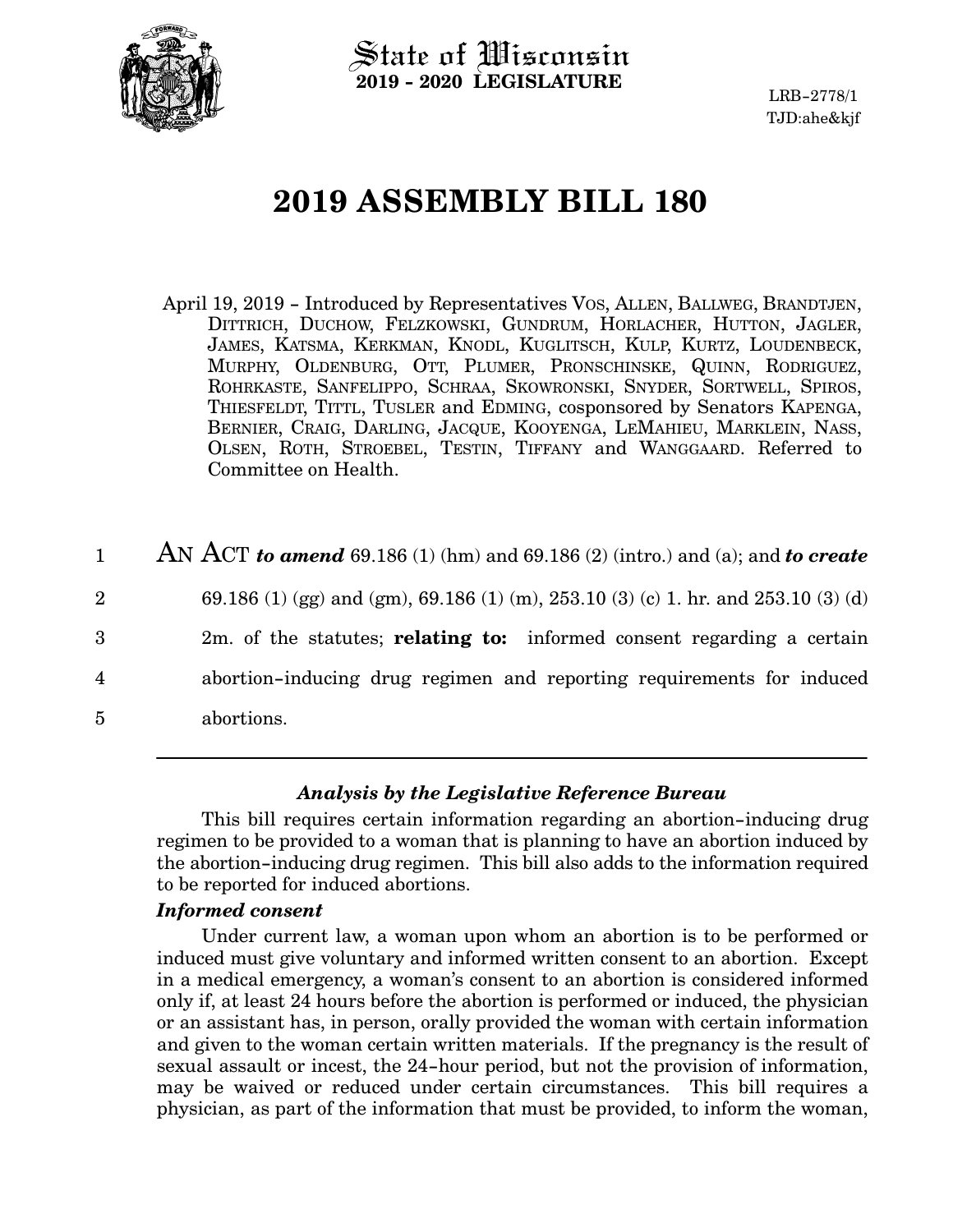#### **ASSEMBLY BILL 180**

if she is considering or planning to have an abortion induced by an abortion-inducing drug regimen that includes mifepristone, that the ingestion of the first drug in the abortion-inducing drug regimen may not result in an immediate abortion and that, if the woman changes her mind after ingesting the first drug, the woman may be able to continue the pregnancy but time is of the essence and she should contact a physician to discuss options or consult the information provided in the materials that she is required to be given to locate a health care professional that can assist in counteracting the effects of the drug. The bill requires the Department of Health Services to include with the written materials that a woman considering an abortion must be given materials that are designed to inform a woman about the possibilities of continuing a pregnancy after ingesting an abortion-inducing drug including contact information for resources and health care professionals that assist women in counteracting the effects of the drug and continuing their pregnancies.

#### *Induced abortion reporting*

This bill requires a hospital, clinic, or other facility in which an induced abortion is performed to report additional information in its required annual report to DHS. Under current law, the report must include, among other pieces of information, for each patient, the state, and county if Wisconsin, of residence; certain demographic information; the month and year in which the abortion was performed; the number of weeks since the patient's last menstrual period; whether the abortion was chemically or surgically induced or surgically induced following a failed chemical abortion; any resulting complications; and certain information for abortions of an unborn child capable of experiencing pain. This bill adds to the information required in the report the number of previous induced abortions, if any; whether the induced abortion was paid for by private health coverage, public assistance coverage, or self-pay; and the reason for the induced abortion as selected from a list of reasons specified in the bill. The bill also requires reporting the specific method of a chemical or surgical abortion and includes intrauterine instillation as a selection for the method of abortion.

Under current law, DHS is required to collect the reported information in a manner that ensures anonymity of the patient who obtained the abortion, the health care provider who performed the abortion, and the hospital, clinic, or other facility in which the abortion was performed. DHS is also required to publish annual demographic summaries of the reported information except that which reveals the identity of a patient, provider, or hospital, clinic, or other facility. The bill eliminates the anonymity of the hospital, clinic, or other facility in which the abortion was performed and requires that the annual summary by DHS include information summarized by hospital, clinic, or other facility in which the abortion was performed.

## *The people of the state of Wisconsin, represented in senate and assembly, do enact as follows:*

1 **SECTION 1.** 69.186 (1) (gg) and (gm) of the statutes are created to read: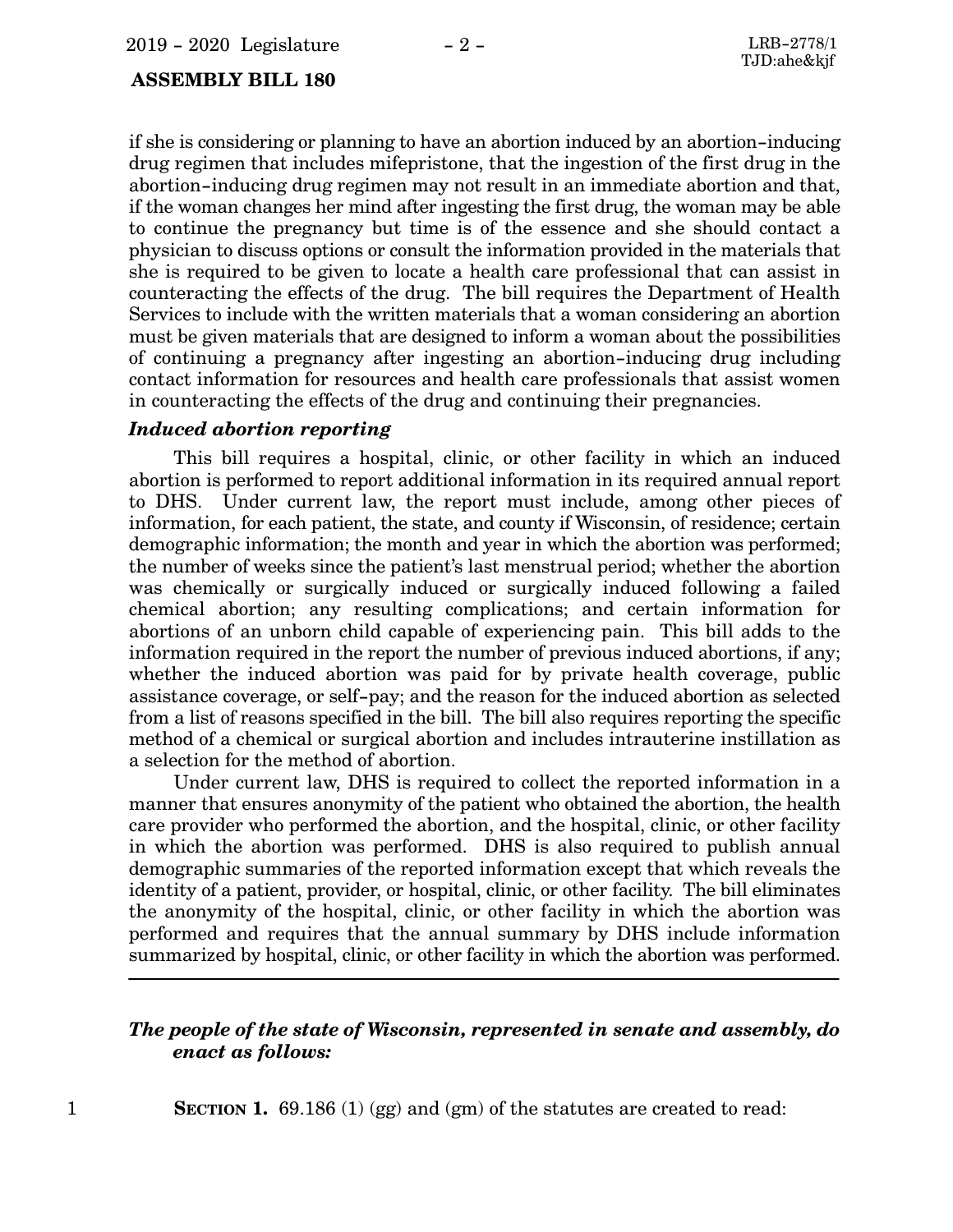2019 - 2020 Legislature - 3 -  $\,$ 

# **ASSEMBLY BILL 180**

| $\mathbf{1}$   | $69.186$ (1) (gg) The number of previous induced abortions, if any.                 |
|----------------|-------------------------------------------------------------------------------------|
| $\overline{2}$ | (gm) Whether the induced abortion was paid for by private health coverage,          |
| 3              | public assistance coverage, or self-pay.                                            |
| 4              | <b>SECTION 2.</b> 69.186 (1) (hm) of the statutes is amended to read:               |
| $\overline{5}$ | 69.186 (1) (hm) Whether the abortion was a chemically induced abortion, and,        |
| 6              | if so, whether mifepristone, misoprostol, a combination of mifepristone and         |
| 7              | misoprostol, methotrexate, or another medication was used; a surgical abortion and, |
| 8              | if so, whether dilation and curettage, dilation and evacuation, hysterectomy or     |
| 9              | hysterotomy, or another surgical method was used; or an intrauterine instillation   |
| 10             | and whether the abortion was a surgical abortion following a failed or incomplete   |
| 11             | chemical abortion.                                                                  |
| 12             | <b>SECTION 3.</b> 69.186 (1) (m) of the statutes is created to read:                |
| 13             | $69.186$ (1) (m) The reason for the induced abortion as selected from any of the    |
| 14             | following reasons:                                                                  |
| 15             | 1. The pregnancy was the result of rape.                                            |
| 16             | 2. The pregnancy was the result of incest.                                          |
| 17             | 3. Economic reasons.                                                                |
| 18             | 4. The woman does not want children or another child at this time.                  |
| 19             | 5. The woman's emotional health is at stake.                                        |
| 20             | 6. The woman's physical health is at stake.                                         |
| 21             | 7. The woman will suffer substantial and irreversible impairment of a major         |
| 22             | bodily function if the pregnancy continues.                                         |
| 23             | 8. The pregnancy resulted in fetal anomalies.                                       |
| 24             | 9. The reason is unknown or the woman refused to provide a reason.                  |
| 25             | <b>SECTION 4.</b> 69.186 (2) (intro.) and (a) of the statutes are amended to read:  |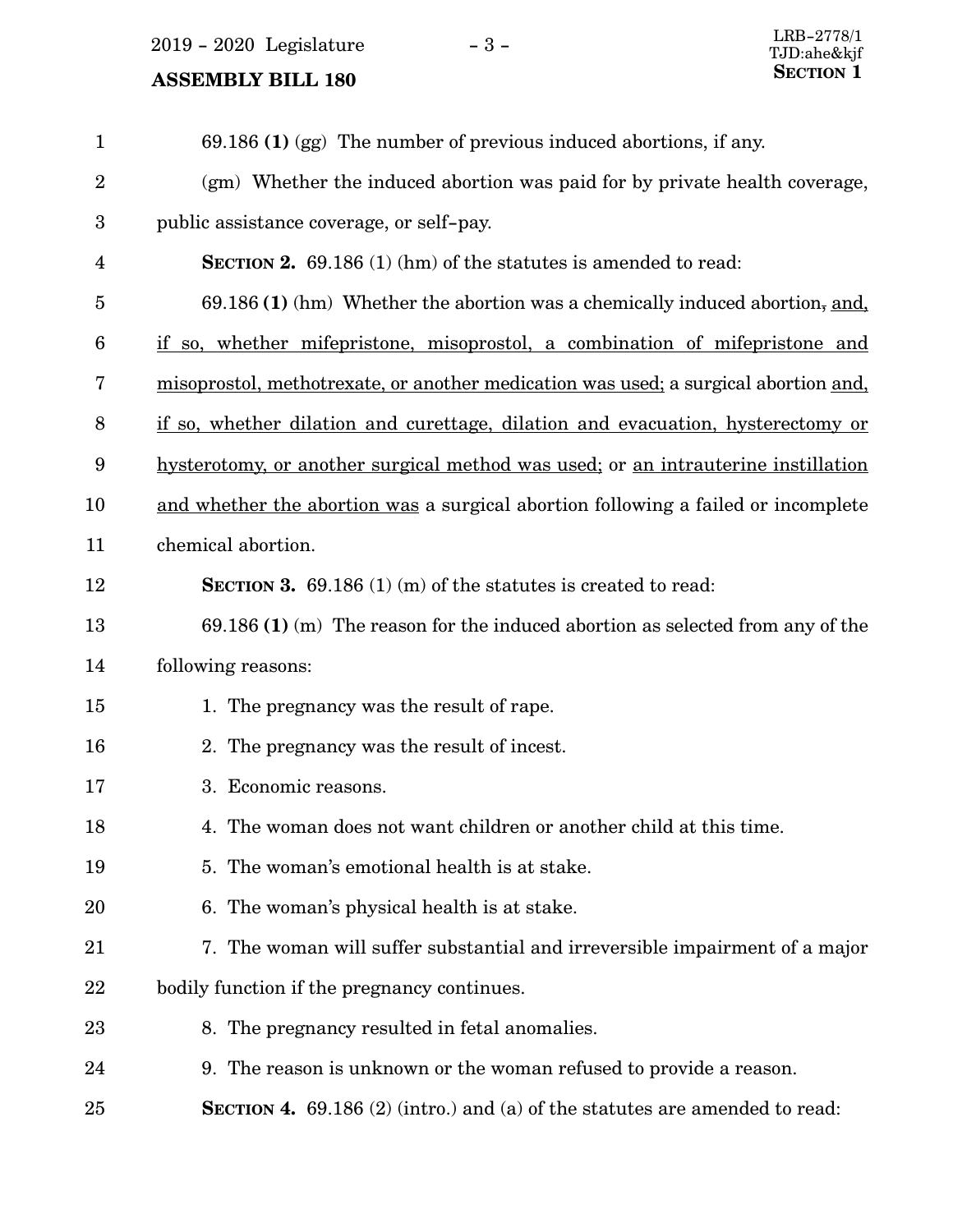2019 - 2020 Legislature - 4 - LRB-2778/1

# **ASSEMBLY BILL 180 SECTION 4**

| $\mathbf{1}$     | $69.186$ (2) (intro.) The department shall collect the information under sub. (1)         |
|------------------|-------------------------------------------------------------------------------------------|
| $\sqrt{2}$       | in a manner which the department shall specify and which ensures the anonymity            |
| $\boldsymbol{3}$ | of a patient who receives an induced abortion, and a health care provider who             |
| $\overline{4}$   | provides an induced abortion and a hospital, clinic or other facility in which an         |
| $\bf 5$          | induced abortion is performed. The department shall publish annual demographic            |
| $\boldsymbol{6}$ | summaries of the information obtained under this section including information            |
| $\bf 7$          | summarized by hospital, clinic, or other facility in which an induced abortion is         |
| $\, 8$           | performed, except that the department may not disclose any information obtained           |
| $\boldsymbol{9}$ | under this section that reveals the identity of any patient, or health care provider or   |
| 10               | hospital, clinic or other facility and shall ensure anonymity in all of the following     |
| 11               | ways:                                                                                     |
| 12               | (a) The department may use information concerning the patient number under                |
| 13               | sub. (1) (b) or concerning the identity of a specific reporting hospital, clinic or other |
| 14               | facility for purposes of information collection only and may not reproduce or             |
| 15               | extrapolate this information for any purpose.                                             |
| 16               | <b>SECTION 5.</b> 253.10 (3) (c) 1. hr. of the statutes is created to read:               |
| 17               | $253.10(3)$ (c) 1. hr. If the woman is considering or planning to have an abortion        |
| 18               | induced by an abortion-inducing drug regimen that includes mifepristone, that the         |
| 19               | ingestion of the first drug in the abortion-inducing drug regimen may not result in       |
| 20               | an immediate abortion and that, if the woman changes her mind after ingesting the         |
| 21               | first drug, the woman may be able to continue the pregnancy but time is of the            |
| 22               | essence and she should contact a physician to discuss options or consult the              |
| 23               | information provided in the materials under par. (d) to locate a health care              |
|                  |                                                                                           |

professional that can assist in counteracting the effects of the drug. 24

25

**SECTION 6.** 253.10 (3) (d) 2m. of the statutes is created to read: